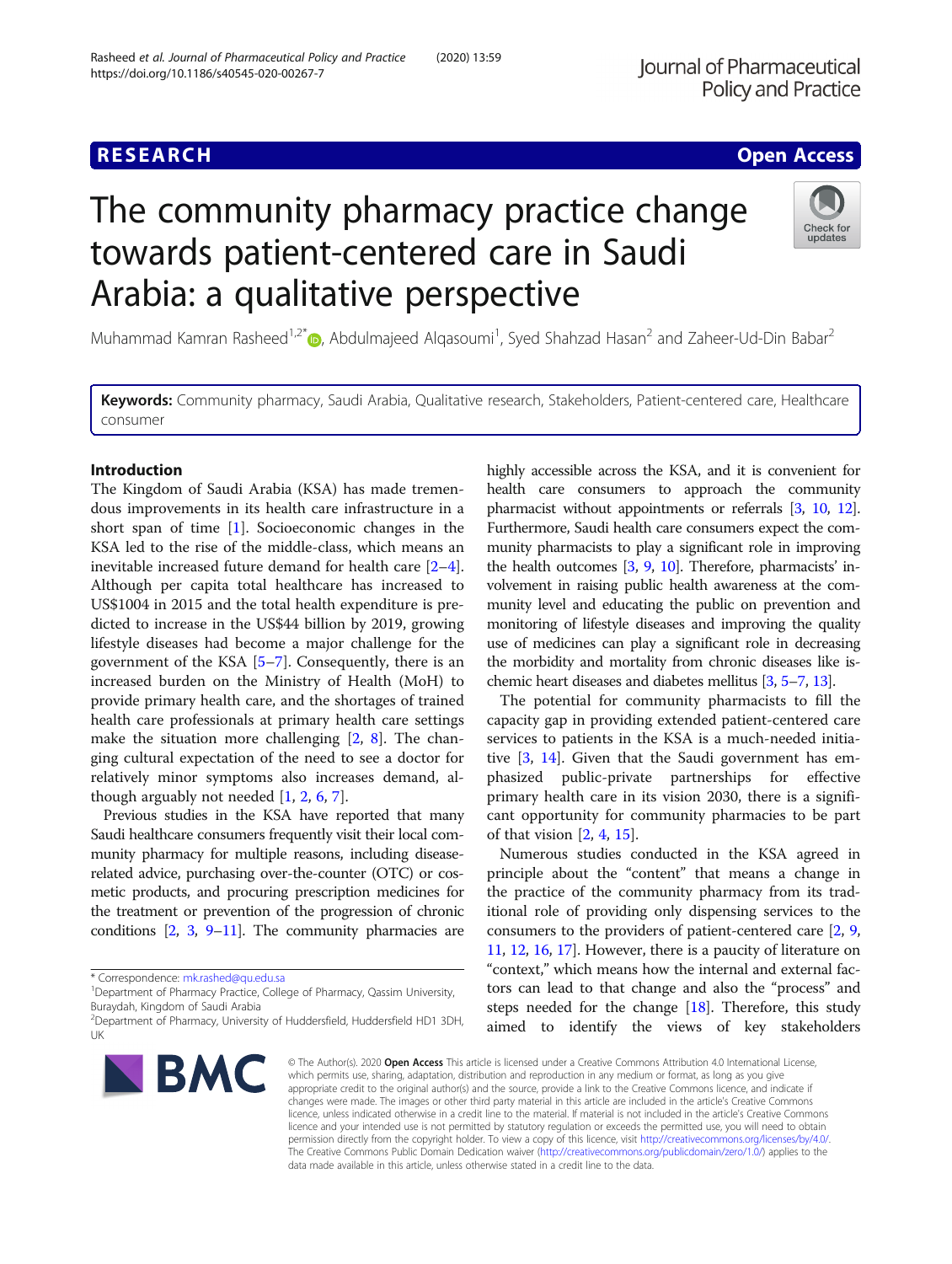(individuals representing the government and nongovernment, consumer health organizations) about the extended role of community pharmacy in primary health care set-up in the KSA. The study also sought to identify drivers, motivators, and facilitators of the change process in community pharmacy towards providers of patientcentered care.

# **Methods**

A qualitative research approach was used in this study to explore and understand stakeholders' opinions on extended community pharmacy services in the KSA [\[19](#page-7-0)–[21](#page-7-0)].

#### Sampling of respondents and inclusion criteria

A purposeful sample of stakeholders in pharmacy practice was selected to participate in the study. Prior knowledge of the education and health sectors of the KSA and recommendations from the study participants were used to identify potential stakeholders. The stakeholders comprised of participants who were either independent community pharmacy owners or chief operating officers of community pharmacies, academics, and researchers in pharmacy practice; high-ranking Ministry of Health officials; and people from professional pharmacy organizations in the KSA. An invitation was sent to twenty stakeholders based on the criteria mentioned above. Fifteen stakeholders agreed to participate in the interview. Those stakeholders include five officials from community pharmacies, one healthcare consultant, six officials from the Ministry of Health, and three academics and researchers in universities (see Table 1 for the description of the sample).

Table 1 Overview of sample

| $N = 15$                    | Number of participants (stakeholders) |
|-----------------------------|---------------------------------------|
| Ministry of Health (MoH)    |                                       |
| Al-Qassim                   | 3                                     |
| Riyadh                      | 1                                     |
| Jeddah                      | 2                                     |
| Healthcare consultant (HC)  | 1                                     |
| Academics and research (AR) |                                       |
| Al-Qassim                   | 1                                     |
| Riyadh                      | 2                                     |
| Community pharmacy (CP)     |                                       |
| Owner                       | 1                                     |
| CEO                         | 2                                     |
| Director                    | 2                                     |
| Gender                      |                                       |
| Male                        | 12                                    |
| Female                      | 3                                     |

# Instrument development

For conducting a qualitative interview, a semi-structured interview guide was developed to gather the opinions of the selected participants. The semi-structured interview was preferred to obtain qualitative data because it provides detailed descriptions of interviewee's experiences. The interview guide was prepared after a literature review [22-24] then discussed and refined by the study investigators (Table 2). The interview guide was then sent to an external evaluator for the feedback (e.g., relevance and accuracy). The final draft of the interview guide was piloted in two interviews at the beginning of this study [19, 23-25]. A study information sheet was developed, which contains information about research aims and objectives, researcher's background, and benefits of conducting this study. The interview guide and the information sheet were translated into the Arabic language by two native speakers through the forward and backward translation method. The interview guide and the study information sheet were sent to all stakeholders prior to conducting interviews.

### Data collection process

Each stakeholder was contacted via email to identify if he/ she would be interested in participating in the study. In some instances, individuals were contacted personally to participate in the study. All stakeholders were given an option for conducting interviews in English or Arabic. Twelve stakeholders preferred English, while three interviews were conducted in the Arabic language. For the Arabic interviews, a native speaker of the Arabic language, also fluent in English, accompanied the lead researcher (MR). On confirmation of a participant's verbal and written consent to participate, the study information sheet and interview guide were emailed to them. All interviews were audio-recorded on a good-quality recording device.

|  |  |  | Table 2 Final interview guide |  |
|--|--|--|-------------------------------|--|
|--|--|--|-------------------------------|--|

1. Can you please describe the services community pharmacy currently provides in Saudi Arabia? 2. What are your views about the current role and practices of community pharmacist in Saudi Arabia in providing services to the consumers? 3. In your opinion, how a community pharmacist can help in managing consumer's medications and diseases? 4. According to your opinion, which patient-centered care services in community pharmacy would be (or are generally) preferred by consumers? 5. In your opinion, how effective patient-centered care services can be implemented in community pharmacies of Saudi Arabia? 6. What type of services would you like to see in community pharmacy providing in the future to better support health care consumers? 7. What issues do you think community pharmacy might face in shifting toward patient-centered care services? 8. What are the barriers/problems associated with implementation of patient-centered care services (existing and future) in community pharmacy practice in Saudi Arabia?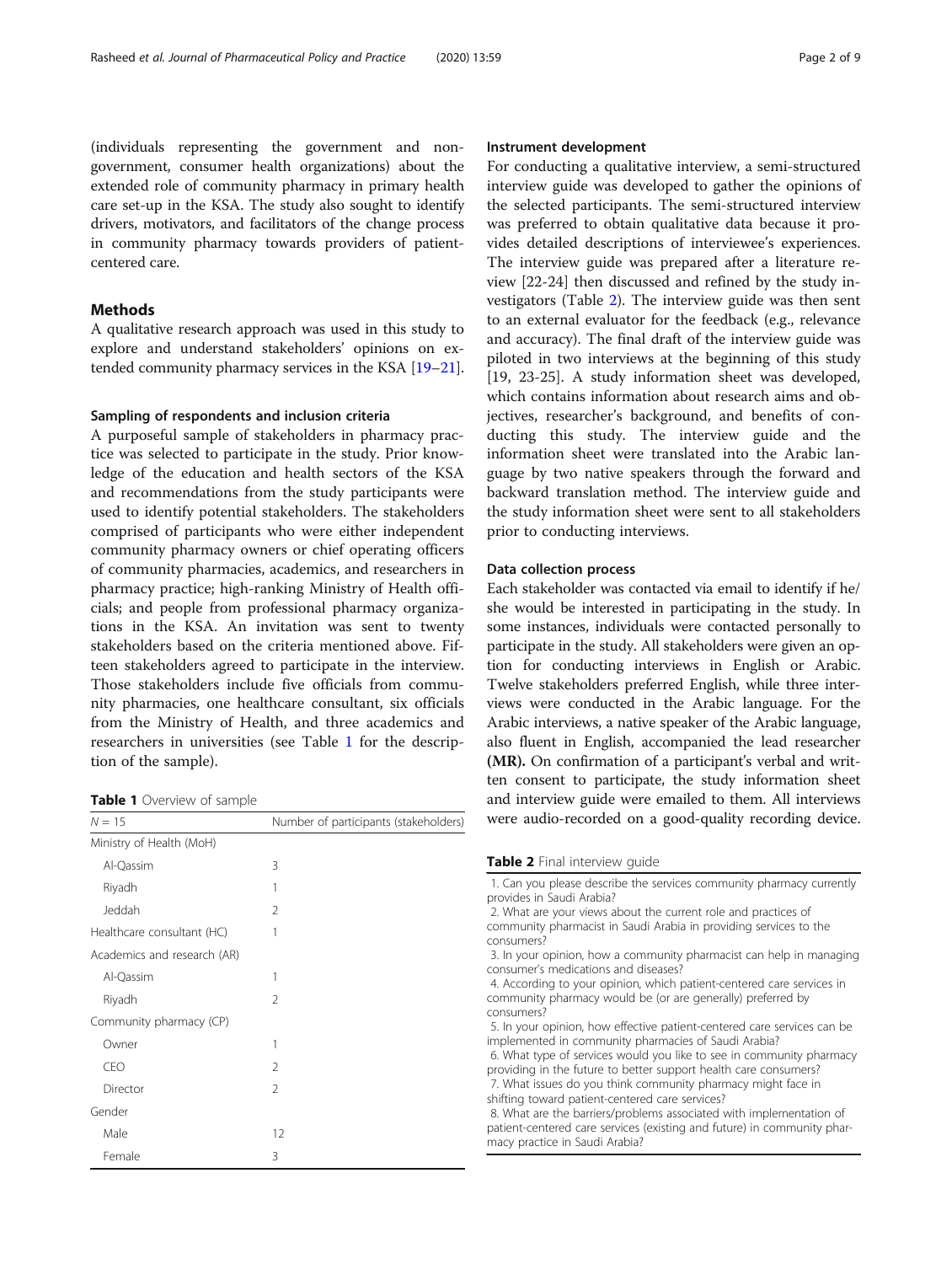We applied the learning from one interview to go to the next interview to probe more accurately [\[19,](#page-7-0) [22](#page-8-0), [23\]](#page-8-0).

During the interview process, our main aim was to discover the interviewee's framework of meanings, and the research task is to avoid imposing the researcher's structures and assumptions on the interviewee's account as far as possibl  $e[18, 23, 24]$  $e[18, 23, 24]$  $e[18, 23, 24]$  $e[18, 23, 24]$  $e[18, 23, 24]$  $e[18, 23, 24]$  $e[18, 23, 24]$ . All interviews were interactive and sensitive to the language and concepts, and the interviewer tried to keep the agenda open and flexible. The main aim of the interview is to go below the surface of the topic being discussed, explore what stakeholders say in as much detail as possible, and uncover new ideas or areas that were not anticipated at the outset of the research. The questions of the interviews were open-ended, neutral, sensitive, and clear to the interviewee. The interview was started with easy-to-answer questions and then proceeds to more specific questions that were derived from the interviewee's answers. Eight of the fifteen interviews had to be conducted by telephone because of logistical and resource constraints and difficulty in finding mutually acceptable time for face-to-face interviews. After 13 interviews, no new information from the interviewees was forthcoming; data saturation was therefore reached, and the decision has been taken to stop after the 15th interview.

### Data analysis

All audio recordings were transcribed verbatim, keeping the exact wordings. Once the transcription of all the interviews was completed, the lead researcher (MR) read it while listening to the recording and corrected any spelling or other errors. The transcripts were anonymized so that the participant cannot be identified from anything that is said (e.g., names, places, significant events) [\[19,](#page-7-0) [22](#page-8-0), [23,](#page-8-0) [25\]](#page-8-0). The three transcriptions in the Arabic language were translated into English by two native speakers. Once all the interviews have been transcribed and checked, they were coded according to the themes and sub-themes and analyzed using thematic analysis, which is a common approach used to analyze qualitative data [\[18,](#page-7-0) [21](#page-7-0)]. Field notes were compiled during an interview, which was a useful complementary source of information to facilitate the whole process, as the gap in time between an interview and the transcribing, and coding could result in memory bias that may affect the interpretation of data [[18](#page-7-0), [21](#page-7-0), [23](#page-8-0), [26](#page-8-0)]. The themes were coded in a way that facilitates retrieval. A qualitative data analysis package QSR NVIVO 12 Pro, was used to organize the data into broad codes [\[27\]](#page-8-0). This is carried out by priority issues and questions derived from the aims and objectives of the study as well as issues raised by the respondents.

# Results

Five central themes emerged from the data set (Table [3](#page-3-0)) followed by a set of sub-themes. The research team, at this point, analyzed all the themes and identified patterns of similarities or differences between participants [[20,](#page-7-0) [21,](#page-7-0) [25](#page-8-0)]. Based on the initial coding, the researcher also goes beyond the self-understanding of the interviewee to understand, for example, which factors characterize or drive and influence the perspective of the interviewee [\[25](#page-8-0), [26](#page-8-0)].

# Theme 1: Roles and practices of community pharmacy Current practices in the community pharmacy setting

The majority of participants agreed that the current community pharmacy practice in the KSA varies according to the type and location of the pharmacy. However, participants acknowledged that in KSA, pharmacists are primarily limited to selling and dispensing medicines. When one Ministry of Health official was asked about his opinion on the current practice of community pharmacy, he replied:

They dispense the medication and just make sure the patient knows the medication and they just send the patient home and this is the current practice. OK, now, we have recently seen some new initiatives about pharmaceutical care, but still limited to some chain pharmacies. (MHO-2)

A participant with an academic/research background depicted the current practice as more business-oriented than patient-centered:

The most part of the community pharmacy practice is product oriented and sale oriented rather than actual pharmaceutical care practices or services in the community. (AR-2)

However, participants belonging to the community pharmacies and some of the Ministry of Health officials gave a more optimistic look of the current practices:

The present purpose of community pharmacies is to provide products of quantity and quality that serves the people and they are doing a great service. (MHO-1)

The concept of community pharmacy is considered new in Saudi Arabia but when we talk about it in developed countries, it's old and it's applied from long time and practiced from long time, today new and upcoming regulations give more opportunities for patient-centered care facilities. (CP-2)

#### Standards of practice

According to the majority of the study participants, the current rules and regulations of MoH need to be updated to define more transparent practices of community pharmacies in providing patient-centered care. When one practicing academician and researcher was asked about the current standards of practice, he replied:

I think the definition of the policy is the key here. We do have the general regulation of the practice of the pharmacy which includes to some extent the pure legal requirement of things like practice of community pharmacists, requirement of prescriptions for dispensing PoM (Prescription only Medications) etc. However, there needs to be more details about what a pharmacist can do, what kind of services and how they should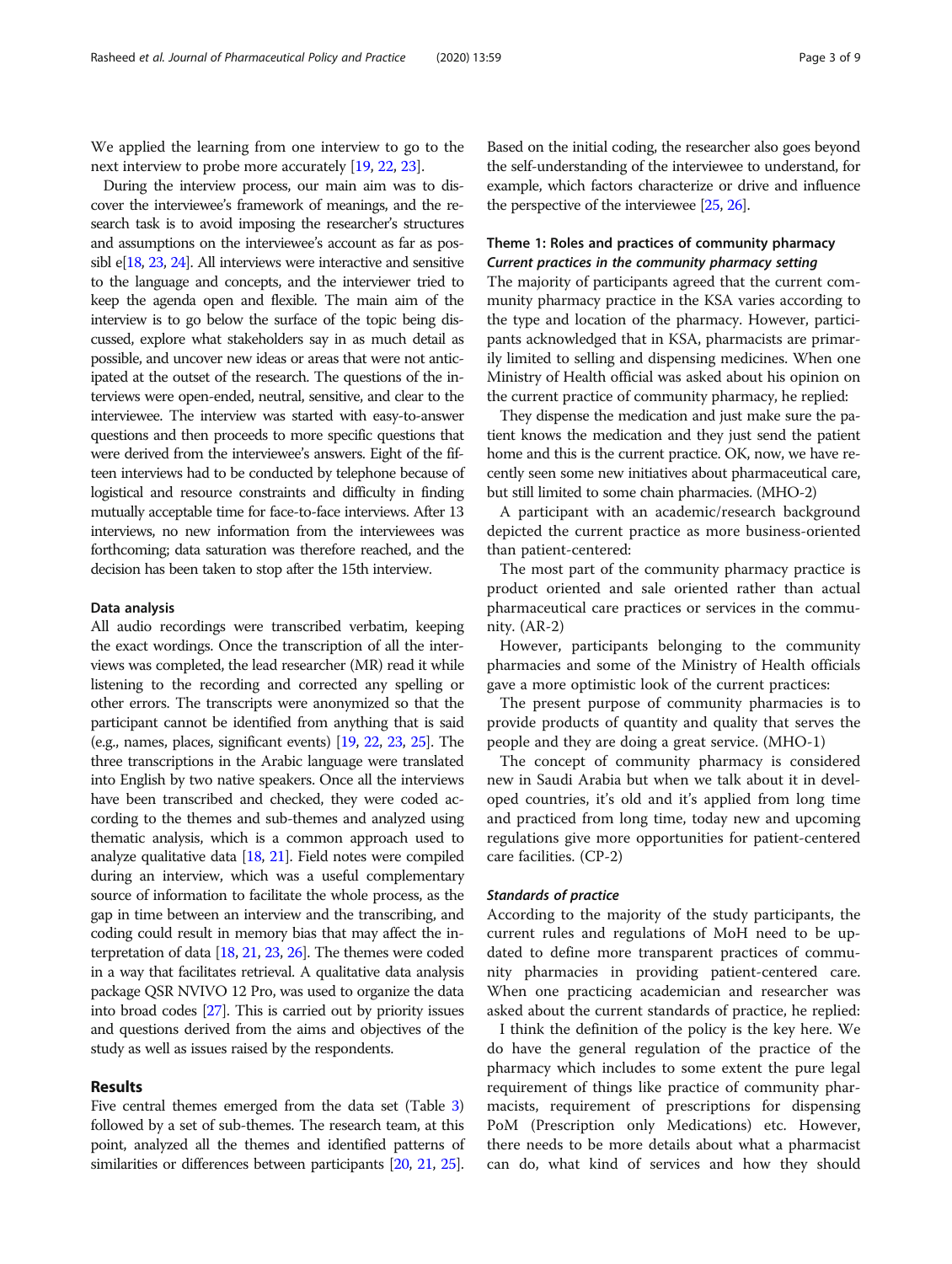<span id="page-3-0"></span>

|  |  | Table 3 Themes identified in qualitative interview data |  |
|--|--|---------------------------------------------------------|--|
|  |  |                                                         |  |

| Themes                           | Explanation                                                                       |
|----------------------------------|-----------------------------------------------------------------------------------|
| Role and practices               | The current roles and practices of community pharmacies                           |
| Patient-centered care            | What healthcare services would be beneficial for Saudi society                    |
| Challenges and drivers of change | What are the barriers of successful transition and how to overcome those barriers |
| Motivators of change             | What motivates the community pharmacy practice towards a successful change        |
| Facilitators of change           | What factors helps in successful transition of practice change                    |

provide them, title, level, details and depth of documentations and other details. We do have general rules and regulations but they are not detailed enough for the scope of practice. (AR-1)

Contrary to that, when one of the high-ranking officials of the Ministry of Health was asked to give his opinion about the current laws regarding community pharmacy practice, he replied:

The law is there and its clear, and everyone can understand the execution of it. It is based on people's understanding, and there is the understanding gap between the original body which is the Ministry of Health and the local health agencies (called "Muderia" in KSA). I know in the pharmacy, there is no regulation or policy of preventing or violating any pharmacies for opening any private patient-centered care services (MHO-6)

#### Role of community pharmacist

The study participants expressed their opinion that the majority of the community pharmacists are mostly non-Saudis with different practice background and experience:

Most of the pharmacists in the community pharmacies are expatriates and came from Middle Eastern or Asian countries and they bring the practice of community pharmacy in their country to Saudi Arabia. (AR-1)

The participants also shared the opinion that the community pharmacists are not playing the role of providers of patient education effectively as illustrated in the following quotes:

Most of the pharmacists in the community pharmacy, they have a limited knowledge, they do not have a clinical base. (CP-2)

The type of community pharmacists that are right now existing, most of them are expatriates and with all due respect, they are very knowledgeable about the medications but they don't have the skills to actually provide patient care. (AR-2)

# Theme 2: Patient-centered care Services to support overall healthcare

The stakeholders agreed that there is a dire need that community pharmacies play their role in imporving health outcomes in chronic conditions. Upon asking stakeholders what patient-centered care services would benefit Saudi health consumers, replies included:

Saudi healthcare consumers need preventive services and public education about the chronic diseases, this includes lifestyle modifications to reduce the incidence of the chronic diseases like diabetes and hypertension. (AR-3)

Pharmacy education reconciliation and counselling, these are the two main things that we need to have immediately as top priority followed by more specialized services like providing anti coagulation monitoring, provide HBA1c testing, asthma medication review and education through asthma clinics, antihypertensive education, hypertension management etc. (AR-1)

They should be talking about contraceptives, talking about all the medications and its effect on the pregnancy. Minor illnesses care etc. (AR-2)

#### Patient preferences in using community pharmacies

The participants expressed their opinion that community pharmacies are easily accessible to healthcare consumers without the need for an appointment or wait in a long queue, as illustrated in the following:

First we need to look why the healthcare consumers are preferring community pharmacies. The main reason is accessibility. Community pharmacies are more easily accessible to patients than primary health care centers. Patients avoid waiting for long period of appointments at hospitals, they don't want to stay in queues in hospitals, long waiting time, shortage of physicians etc. (MHO-2)

#### Effectiveness of patient-centered care

Some of the chain pharmacies in the KSA have initiated diabetic clinics, chronic disease management clinics, and immunization programs for the healthcare consumers with varying degree of success and patient acceptance as illustrated in the following quote by a study participant:

We have been working on to help decrease the complications of the people with diabetes. Medical services provided by our diabetic center results in 20-40% decrease in complications, and the HbA1c which is recorded by our study team, decrease by 1.5%, which is significant. All of these interventions are done by the pharmacists, who didn't change any medications, all they did was to educate the patients. (CP-1)

Another participant expressed his opinion that despite free healthcare provided by the primary health care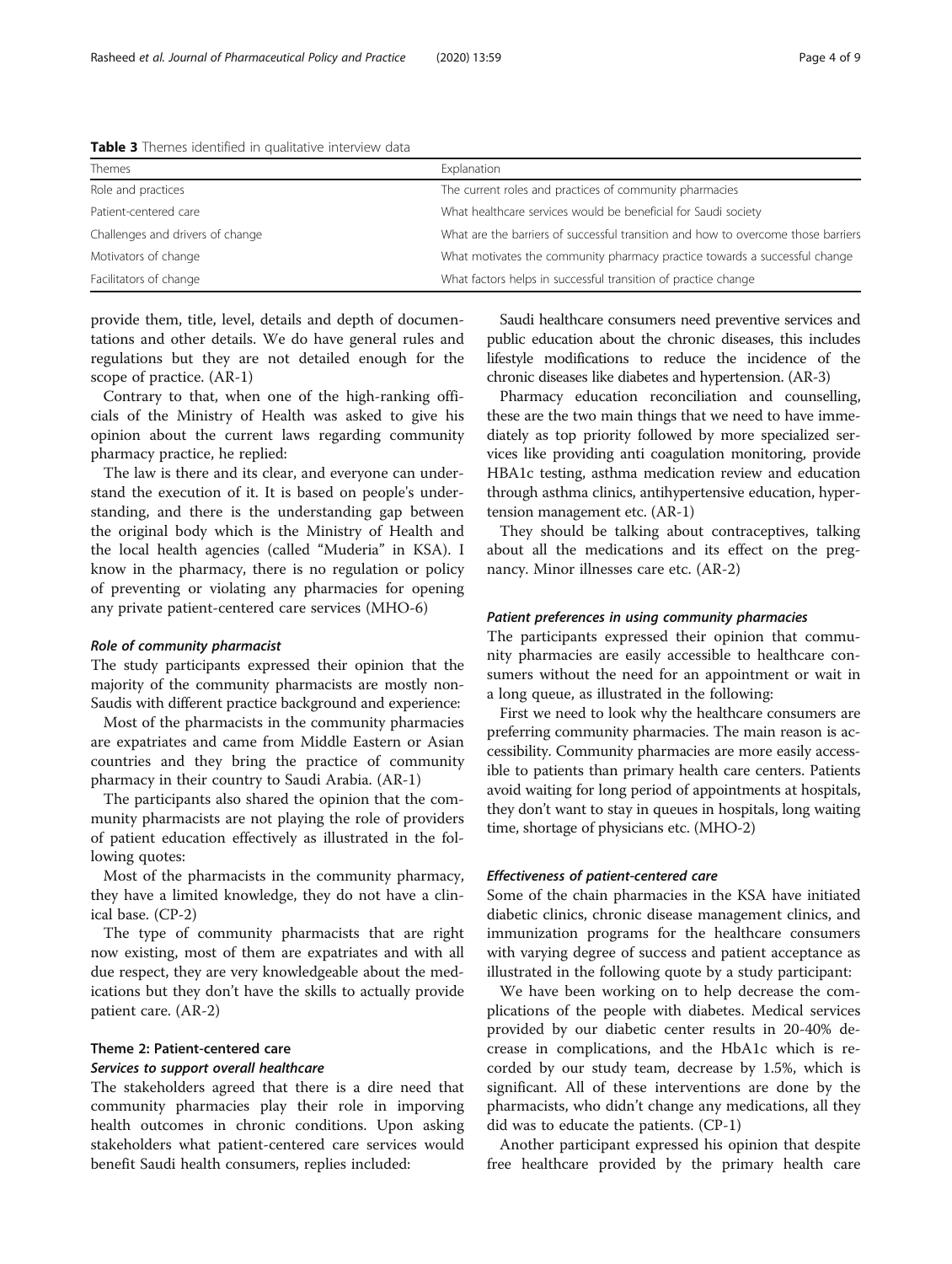centers across the KSA, there is still a need for the patient-centered care initiatives from the community pharmacy:

In my opinion, actually I prefer that government should start primary health care initiatives from community pharmacies. Pharmacies in hospital and primary care set-up have limited spaces, shortage of supplies, expiry issue and administrative issues. Private community pharmacies provide good solutions to all these problems. (MHO-2)

# Theme 3: Drivers of the change process Challenges of current practice

The participants acknowledged that there are structural, administrative, and societal barriers facing the community pharmacies to attain the role of patient-centered care providers. The majority of the study participants expressed their concern that the scope and standards of patient-centered care services need to be strengthened:

I think first one let's say about regulations. It's most important and Ministry of Health should have some kind of clear and transparent regulations, answering need of any owners so that it could be adopted by the owners of the community pharmacy. (HC)

One of the issues highlighted by the pharmacy owner and chief operating officers is the lack of economic benefits. Also, there were financial constraints in providing the patientcentered care services as illustrated in the quote below:

The private health sector has increased financial pressures, especially in terms of increasing expenses and in terms of wages and in terms of lack of profitability from agents and on the other hand, too much competition (CP-5)

Another barrier raised by participants was the lack of automation and the lack of access to patient data for community pharmacists. One interviewee attributed this to the unavailability of access to the patient records from the Ministry of Health and inadequacy of software available:

We are missing a lot of tools that could help us in chronic disease management or the services in general. If I told you for example, give me a software that could help us to monitor adverse drug events or drug-drug interactions, patient leaflets in Arabic. (CP-3)

An issue highlighted by the participants was the unavailability of pharmacy technicians in community pharmacies to support the pharmacist in the administrative work. Hence, it increases the workload of pharmacists, resulting in insufficient time to spend with the patients.

We have the pharmacists doing the technicians job, having the tray and taking out medications by himself and doing everything. (AR-2)

The participants strongly emphasized the need for an improved public image of community pharmacists.

The other barrier is that actually related to the public view of community pharmacy, still we did not promote

community pharmacy as a health care institution that provide not only medicine but also provide access to accurate information about medicines. (AR-3)

# Drivers of change

The participants acknowledged that if community pharmacists are encouraged to engage with health consumers, they can deliver patient-centered care services.

If you told the pharmacist that they need to perform these services and if you give them the right tools, if you give them the right time and education towards a particular service, and if you monitor those people, if you give them the smart objectives and you monitor those smart objectives and you manage those schemes, you can get the desired results. (CP-2)

The participants also acknowledged that the big groups of pharmacies and professional organizations such as the Saudi Patient Safety Centre conduct their training programs to provide basic and continuous professional training to their community pharmacists [\[28\]](#page-8-0).

For diabetes, pharmacists gets training from the diabetes educators, they got the training from governmental entities and they come to provide training. The pharmacists got the training from these government entities for weight management problems, acne and other skin problems, nutritional problems and of course they also have training about side effects of medications, interactions of the medications as well. (CP-2)

The following quote from a policymaker illustrates that the movement to shift the community pharmacy practice from its traditional role to the providers of patient-centered care has started:

I think there's a huge movement right now, towards community pharmacies, I know, these movements come from independent agencies not related to the field itself, like from universities, from research centers, these movements will provide for sure a huge impact in the future. What I'm seeing now, many community pharmacies are getting the idea that the current practice is not the right practice, this is not the ideal practice. So let's take it a step ahead and then provide patient-centered care practices. (MHO-6)

# Theme 4: Motivators of the change process Public healthcare

The participants expressed that monitoring of therapeutic outcomes of the chronic diseases and promoting medication adherence can be the motivation to change practice change at community pharmacies.

You know, when you transfer a discharged patient from hospital, you will lose them most of the time and nobody will follow up with. The patient will be on their own and nobody helps them. If you can have a community pharmacies bridge this gap and then the patients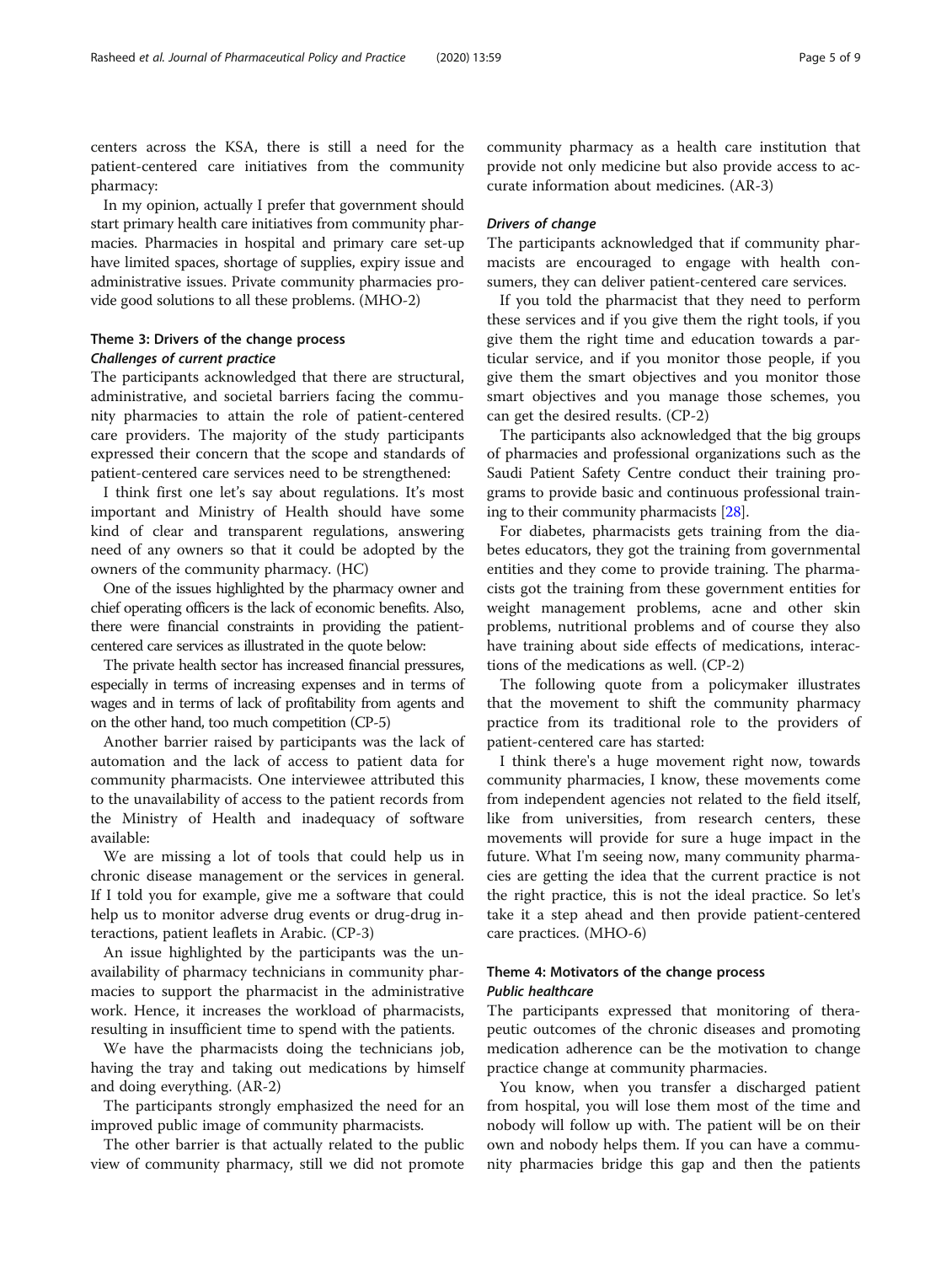can see a community pharmacists going over their medication's adherence at different or specific time periods, it's going to be a huge, huge impact on healthcare consumers. (MHO-6)

#### Business orientation

The participants acknowledged that providing patientcentered care services attracts more healthcare consumers, who appreciate and maintain their loyalty towards their local community pharmacy.

There is tough and hard competition between the pharmacies these days, so the pharmacies have to provide clinical services free of cost to attract customers. (CP-1)

The patient-centered care services affects the loyalty of the business, the people who use these services, they are usually very loyal to the branch and it affects the reputation of the company. (CP-2)

Furthermore, participants indicated that to sustain the patient-centered care services in community pharmacies, appropriate incentives and reimbursement structures need to be in place.

The pharmacist not going to spend half an hour or the 45 minutes of his time to discuss with the patients regarding certain medications or how to improve their control of the diabetes for instance, if he is not going to be reimbursed for that service. (AR-2)

#### Nationalization of the practice

Saudi pharmacy graduates comprise only 4.2% of the total community pharmacies employment by the private sector [\[29](#page-8-0)]. The participants acknowledged that the recruitment of Saudi pharmacists in the community pharmacies would attract healthcare consumers.

I think if Saudi pharmacist works as a community pharmacist, they will know my culture and also they can ask me question according to my situation. (MHO-3)

# Theme 5: Facilitators of the change process **Regulations**

The participants acknowledged that the Ministry of Health is updating the new regulations regarding patient-centered care services offered through community pharmacy.

The current pharmacy regulations are being revised and hopefully will have more detail about the roles and practices of community pharmacists and different patient-centered care services that can be provided through community pharmacies. (AR-1)

However, participants also showed concern that for any updated regulations, local health councils throughout the KSA need to be trained appropriately to enforce these regulations:

If you have the legislation that has been created by a minister from the headquarter and at the time it will be released, all the ministry of health directorate need to be aware and trained of and about how we can inspect and also push for the service or even audit against these centers (CP-2)

#### Collaboration of stakeholders

The majority of stakeholders agreed that the effective collaboration between the Ministry of Health, professional bodies like the Saudi Food and Drug Authority (SFDA) and Saudi Patient Safety Center (SPSC), Saudi Pharmaceutical Society (SPS), community pharmacy owners/CEOs, and Pharmacy Colleges and Research Institutions is necessary for the successful transition of community pharmacy practice in the KSA [[28,](#page-8-0) [30,](#page-8-0) [31](#page-8-0)].

The community pharmacy practice can be transformed to a more modern practice and to be successful I believe we need all stake holders in this aspect working together including community pharmacy private sector itself with the Ministry of Health and also with Saudi FDA. (AR-3)

Collaboration is an excellent idea. But you need to again enforce it or have an independent agency like recently in Qassim, the Saudi community pharmacy association, this is an independent agency that can provide different training programs and then it should be certified by Saudi commission of health services and commissioned by a Ministry of Health to provide these training programs. (MHO-6)

# **Discussion**

#### The roles and practices of community pharmacists

The study findings document that the patient-centered care is a new concept in community pharmacies of the KSA. However, the stakeholders in this study perceived that the knowledge and skills of community pharmacists are inadequate to provide patient-centered care services effectively. The study participants acknowledge that big community pharmacy groups in KSA do provide training in diabetes education and other patient-centered care programs in some of their selected community pharmacies [[32\]](#page-8-0). Contrary to that, more than 50% of the community pharmacies in the KSA are independently owned and are more business-oriented than oriented towards patient-centered care. Several studies reported that extending the community pharmacist's role has proven to be beneficial for health care consumers with improvement in the quality of life, optimization of drug therapy, and reduction of long-term healthcare costs [[33](#page-8-0)–[35](#page-8-0)]. Furthermore, community pharmacists in the developed world are now more integrated into early disease detection, screening, and monitoring of diseases, medication counseling, and improving public health [[1,](#page-7-0) [6,](#page-7-0) [36](#page-8-0)].

The extracts of the interview showed that although the MoH regulations are clear regarding community pharmacy practice in the KSA, they need to be refined and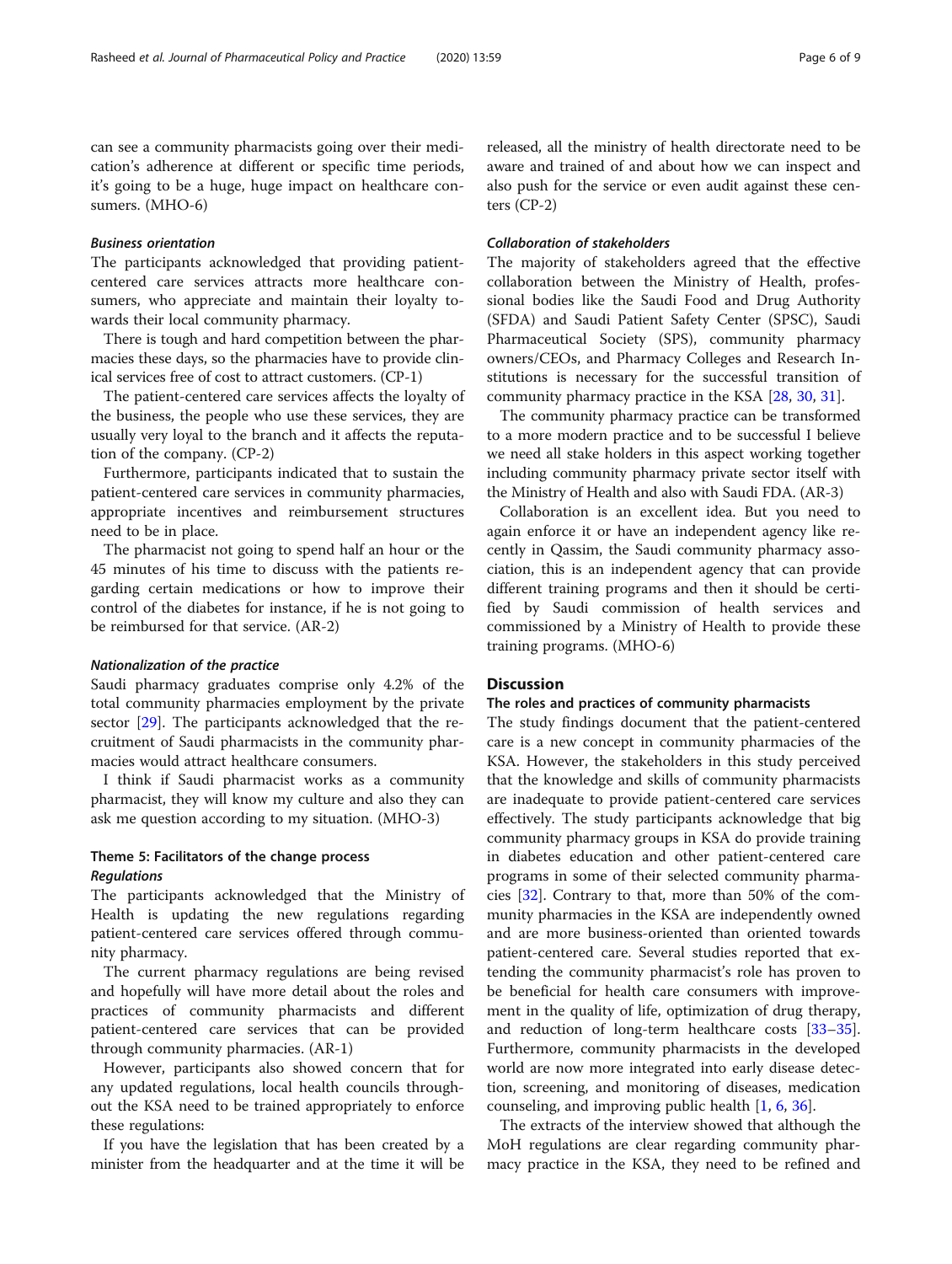updated to define the clear role of community pharmacists in providing patient-centered care services [\[6](#page-7-0), [31](#page-8-0)]. One interviewee emphasized that the current regulations lack enforcement and there is a need to train the local health care councils in the KSA about the details of the regulations, and to make sure that the regulations are appropriate and equally enforced throughout the country. The stakeholders also acknowledged that an overwhelming majority of community pharmacists in the KSA are non-Saudis with varying degrees of knowledge and skills and inadequate clinical training. Therefore, in order to provide effective patient-centered care services and to get health consumer's acceptance, community pharmacists should be professionally trained to enhance their clinical knowledge and skills [\[11](#page-7-0), [12,](#page-7-0) [37\]](#page-8-0).

#### Patient-centered care

The majority of the stakeholders acknowledged that to support healthcare in the KSA, community pharmacies need to offer specialized services like diabetes and hypertension education and monitoring, medication counseling, anticoagulation monitoring, asthma clinics, women health initiatives, and treatment of minor illnesses. The studies in the KSA showed that Saudi health care consumers appreciate community pharmacies providing patient-centered care and they prefer community pharmacies to primary health care centers and hospitals to discuss their medication and disease-related problems because of easy accessibility and flexible opening timings [\[9,](#page-7-0) [38](#page-8-0), [39\]](#page-8-0).

The KSA is a high-income country and its healthcare sector is transforming with the rapid advancement of technology, research, and development [[1](#page-7-0), [2](#page-7-0), [16](#page-7-0)]. In the developed world, patient-centered care offered through community pharmacies has proven to be beneficial to health care consumers [\[34,](#page-8-0) [40](#page-8-0)]. However, the government and professional bodies in the KSA are grappling with several challenges to achieve the health transformation plan of the vision 2030 [\[4](#page-7-0), [14\]](#page-7-0). With the growing middle-income population in the KSA, the emergence of lifestyle diseases and illnesses associated with modern and urban lifestyle need to be treated by the health care system [\[2,](#page-7-0) [5,](#page-7-0) [11,](#page-7-0) [14](#page-7-0), [16,](#page-7-0) [41\]](#page-8-0). The core findings from the extracts of interviews in this study support the idea of community pharmacists moving beyond the traditional role of selling and dispensing medications and become an effective provider of patient-centered care services.

### Drivers of the change process

The majority of stakeholders in this study mentioned that the MoH policies and regulations should include more explicit role of community pharmacists and the type of services offered, and that can be the main driver of the change towards making community pharmacies as health care providers in the KSA. The participants also highlighted that any future change in policies should

take into consideration the business and profitability of community pharmacies.

The participants also identified several challenges of the successful transition of community pharmacies. The importance of an adequate pharmacy dispensing software in the Arabic language, linking of the patient data from primary health care centers and hospitals to the community pharmacies, and overburdening of administrative work are major technical and administrative barriers highlighted by stakeholders [\[11\]](#page-7-0). A concern that pharmacy technicians are better utilized was identified by stakeholders.

The stakeholders agreed that professional pharmacy organizations, academics, and researchers can lead and influence the drive for future practice change in community pharmacies. Awareness of the change in the public and raising the competency of current pharmacists through professional development initiates are also important factors highlighted in the interview extracts.

#### Motivators of the change process

Although there was awareness among study participants about certain factors that can drive the change process, these were not necessary to motivate present and future pharmacy staff to become actively involved and start the change process. The excerpts from the study participant's interviews suggest that pharmacists need professional satisfaction through incentives and rewards for their services [[11](#page-7-0)]. The participants in this study also outlined several factors, such as growing competition between pharmacies, nationalization of the practice, and loyalty of health consumers as the motivators of change. These changes can enable community pharmacies to go ahead and implement patient-centered care services.

#### Facilitators of the change

Facilitators identified from the interview extracts include remuneration, task delegation, leadership, reorganization, support from governmental entities, and collaboration. The stakeholders described that community pharmacy owners can increase the level of competency of their pharmacists by enrolling them in professional development and certification programs offered by different government entities, which are facilitating the process of change. In addition to supporting from government entities, the value of collaboration between professional bodies, academics, and community pharmacies was highlighted in the interviews through the sub-themes of effective leadership and task delegation. The extracts from the qualitative data suggest that even with appropriate training, collaboration, support, and remuneration, the sustainability of the change process in community pharmacy is at risk if community pharmacists do not move away from their traditional roles and activities to deliver patient-centered care services.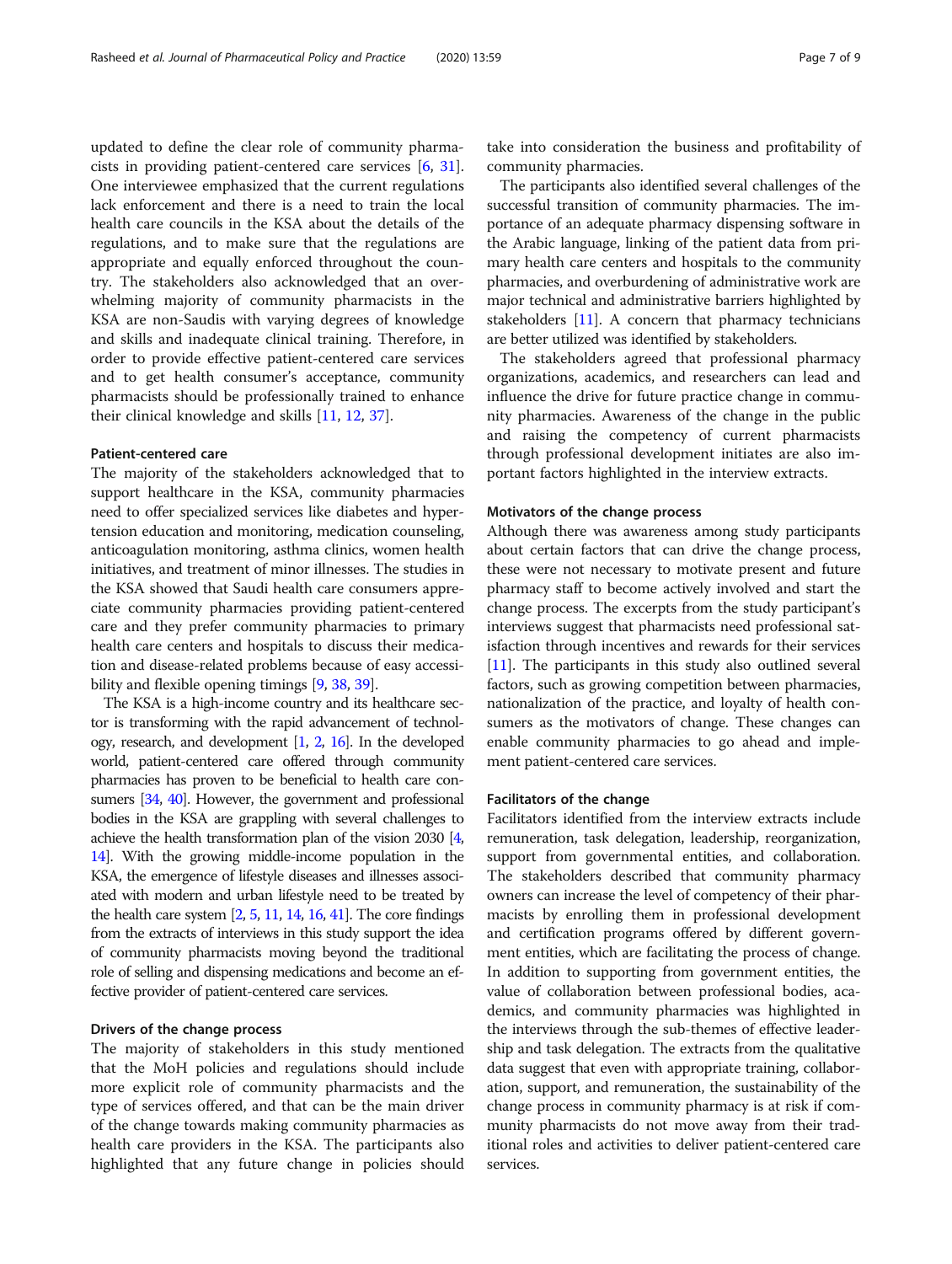<span id="page-7-0"></span>There are some limitations associated with this study. For example, the investigators sought a variety of opinions from key stakeholders belonging to different organizations; the findings of this study may not reflect the views and experiences of all stakeholders. Another limitation of the study is that views from healthcare consumers were also not sought.

# Conclusion

The findings of this exploratory study describe the need for a change in practice in both chain and independent community pharmacies in the KSA. This study identified the drivers, motivators, and facilitators of the change of practice in community pharmacy towards patientcentered care. Defining broader roles of community pharmacists in the regulations set by the Ministry of Health and the utilization of trained pharmacy technicians to support the community pharmacists were identified as important drivers. The nationalization of the practice and incentives and rewards for providing patient-centered care is also considered to be important motivators for practice change in community pharmacy. This study also highlighted the importance of effective collaboration between community pharmacy owners or chief operating officers, professional pharmacy organizations, and pharmacy colleges for the successful implementation of the change process in community pharmacy practice in the KSA.

The motivation of community pharmacists appears to be an important factor for the success of the change process. We hope that the qualitative data obtained in this study will form an essential component of any future investigations related to the community pharmacy practice using quantitative methods.

#### Abbreviations

KSA: The Kingdom of Saudi Arabia; MoH: The Ministry of Health of Saudi Arabia

#### Acknowledgments

The authors are thankful to all participants in this study, who gave their valuable time. In addition, we would like to thank Noura Hamad Alorainy and Hani Alharbi for their support during the conduction of the interviews.

#### Authors' contributions

MR, ZB, and SH conceived the idea of the research. MR conducted all the interviews and analyzed and interpreted all the data. KR, ZB, SH, and AA are contributors in writing the manuscript. The authors read and approved the final manuscript.

#### Funding

This research did not receive any specific grant from funding agencies in the public, commercial, or not-for-profit sectors

#### Availability of data and materials

The datasets used and/or analyzed during the current study are available from the corresponding author on reasonable request.

#### Ethics approval and consent to participate

An ethical approval was sought from the Qassim University's Biomedical Research Ethics Committee. An email containing the study information sheet, the interview guide, and the confidentiality agreement was sent to all participants prior to the interview to take their consent. A verbal consent was also taken from participants before starting the interview

#### Consent for publication

Not applicable

#### Competing interests

The authors declare that they have no competing interests

#### Received: 6 January 2020 Accepted: 24 August 2020 Published online: 14 September 2020

#### References

- 1. Alkhamis A. Health care system in Saudi Arabia: an overview. East Mediterr Health J. 2012;18(10):1078–9.
- 2. Al-Jedai A, Qaisi S, Al-Meman A. Pharmacy practice and the health care system in Saudi Arabia. Can J Hosp Pharm. 2016;69(3):231–7.
- 3. Al-Arifi MN. Patients' perception, views and satisfaction with pharmacists' role as health care provider in community pharmacy setting at Riyadh. Saudi Arabia. Saudi Pharm J. 2012;20(4):323–30.
- 4. The Government of Saudi Arabia. The Kingdom of Saudi Arabia vision 2030. 2019. Available from: [http://www.vision2030.gov.sa/download/file/fid/417.](http://www.vision2030.gov.sa/download/file/fid/417)
- 5. Alkhenizan A. The pharmacoeconomic picture in Saudi Arabia. Expert Rev Pharmacoecon Outcomes Res. 2014;14(4):483–90.
- 6. The Ministry of Health of Saudi Arabia. The strategy of Ministry of Health of the Kingdom of Saudi Arabia for ten years. 2019. Available from: [http://](http://www.moh.gov.sa/en/Ministry/About/Pages/Strategy.aspxhttp) [www.moh.gov.sa/en/Ministry/About/Pages/Strategy.aspxhttp.](http://www.moh.gov.sa/en/Ministry/About/Pages/Strategy.aspxhttp)
- 7. Review SPS. In-Focus Report of Saudi Pharmaceutical Sector Review. 2019. Available from: [https://www.alahli.com/ar-sa/aboutus/ncb\\_reports/](https://www.alahli.com/ar-sa/aboutus/ncb_reports/Documents/2011/In%20Focus%20-%20The%20Saudi%20Pharmaceutical%20Sector%202011.pdf2011) [Documents/2011/In%20Focus%20-%20The%20Saudi%20Pharmaceutical%2](https://www.alahli.com/ar-sa/aboutus/ncb_reports/Documents/2011/In%20Focus%20-%20The%20Saudi%20Pharmaceutical%20Sector%202011.pdf2011) [0Sector%202011.pdf2011](https://www.alahli.com/ar-sa/aboutus/ncb_reports/Documents/2011/In%20Focus%20-%20The%20Saudi%20Pharmaceutical%20Sector%202011.pdf2011).
- 8. Al-Hanawi MK, Khan SA, Al-Borie HM. Healthcare human resource development in Saudi Arabia: emerging challenges and opportunities—a critical review. Public health reviews. 2019;40(1):1.
- 9. Al-Tannir M, Alharbi AI, Alfawaz AS, Zahran RI, AlTannir M. Saudi adults satisfaction with community pharmacy services. Springerplus. 2016;5(1):774.
- 10. Bawazir SA. Consumer attitudes towards community pharmacy services in Saudi Arabia. International Journal of Pharmacy Practice. 2004;12(2):83–9.
- 11. Rasheed MK. Hasan, S. S., & Babar, Z. U. D. Community pharmacist's knowledge, attitude, roles and practices towards patient-centred care in Saudi Arabia: a systematic review of the literature. Journal of Pharmaceutical Health Services Research. 2019;10(1):101–15.
- 12. Al Juffali L, Al-Aqeel S, Knapp P, Mearns K, Family H, Watson M. Using the Human Factors Framework to understand the origins of medication safety problems in community pharmacy: a qualitative study. Res Social Adm Pharm. 2019;15(5):558–67.
- 13. Khaliq AA. The Saudi health care system: a view from the minaret. World Health Popul. 2012;13(3):52–64.
- 14. al AIe. Kingdom of Saudi Arabia Healthcare Overview 2018. 2019. Available from: [https://www.colliers.com/-/media/files/emea/uae/case-studies/2018](https://www.colliers.com/-/media/files/emea/uae/case-studies/2018-overview/ksa-healthcare-overview-thepulse-8th-edition.pdf?la=en-gb) [overview/ksa-healthcare-overview-thepulse-8th-edition.pdf?la=en-gb](https://www.colliers.com/-/media/files/emea/uae/case-studies/2018-overview/ksa-healthcare-overview-thepulse-8th-edition.pdf?la=en-gb).
- 15. The Ministry of Health of Saudi Arabai. Statistical Book for the year 2015. Ministry of health Portal, Kingdom of Saudi Arabia. 2019. Available from: [http://www.moh.gov.sa/Ministry/Statistics/book/Documents/1436.pdf.](http://www.moh.gov.sa/Ministry/Statistics/book/Documents/1436.pdf)
- 16. Alrasheedy AA, Hassali, M. A., Wong, Z. Y., Aljadhey, H., AL-Tamimi, S. K., & Saleem, F. Pharmaceutical policy in Saudi Arabia. In: Babar Z, editor. Pharmaceutical Policy in Countries with Developing Healthcare Systems: Adis Cham; 2017. p. 329-347.
- 17. Rasheed MK, Aljameely, A., & Alharbi, M. . Medication adherence among diabetic and hypertensive patients in Al-Qassim region of Saudi Arabia. British Journal of Pharmacy. 2016;1(1).
- 18. Roberts AS, Benrimoj SI, Chen TF, Williams KA, Hopp TR, Aslani P. Understanding practice change in community pharmacy: a qualitative study in Australia. Res Social Adm Pharm. 2005;1(4):546–64.
- 19. Austin Z, Sutton J. Qualitative research: getting started. Can J Hosp Pharm. 2014;67(6):436–40.
- 20. Bond C. Pharmacy practice research: evidence and impact. In: Babar Z, editor. Pharmacy practice research methods: Adis, Cham; 2015. p. 1-24.
- 21. Kaae S, & Traulsen, J. M. . Qualitative methods in pharmacy practice research. In: Babar Z, editor. Pharmacy Practice Research Methods Adis, Cham; 2015. p. 49-68.